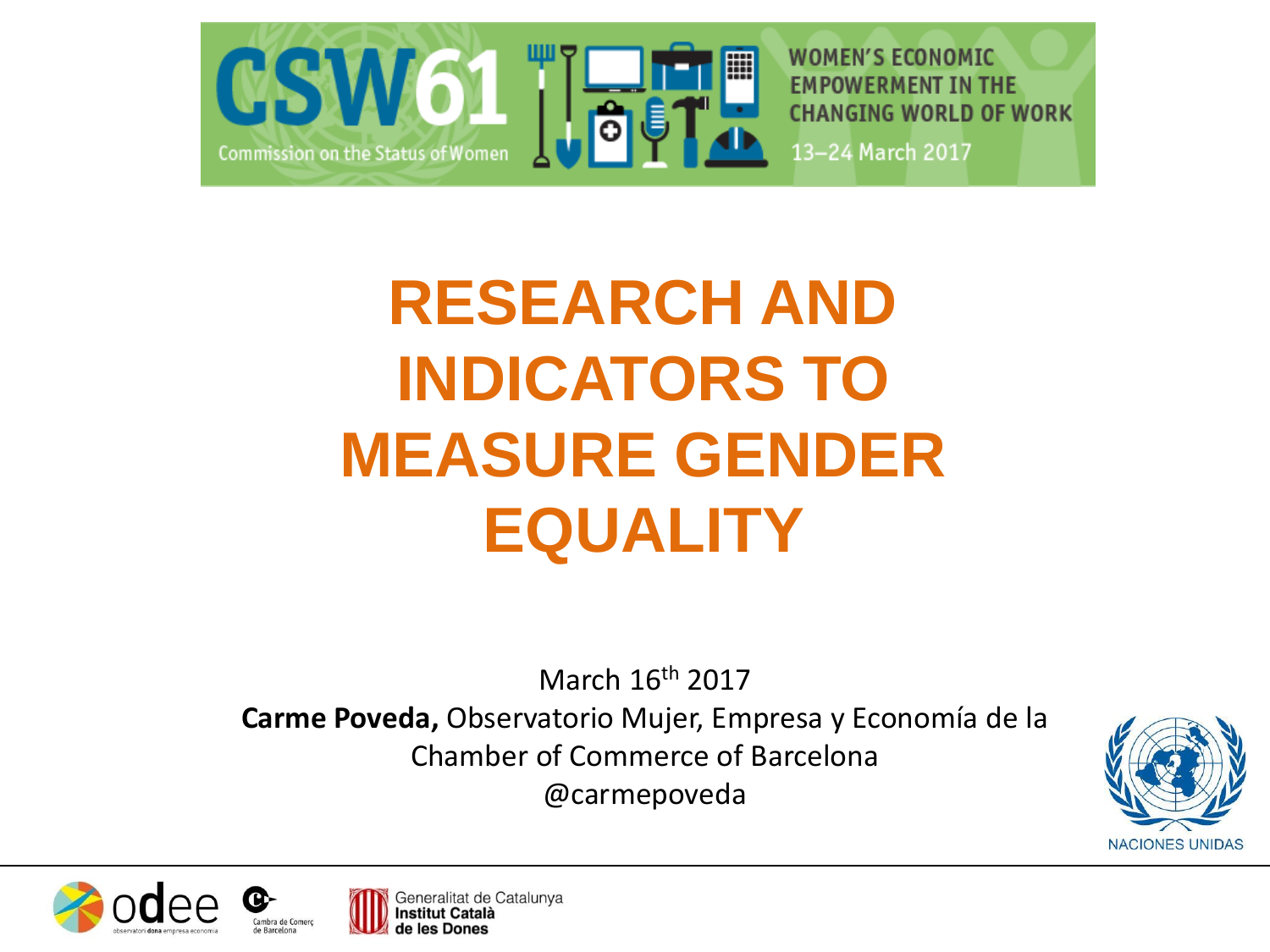## **Research no. 1:**

## **CATALONIA GENDER EQUALITY INDEX 2005-2015**



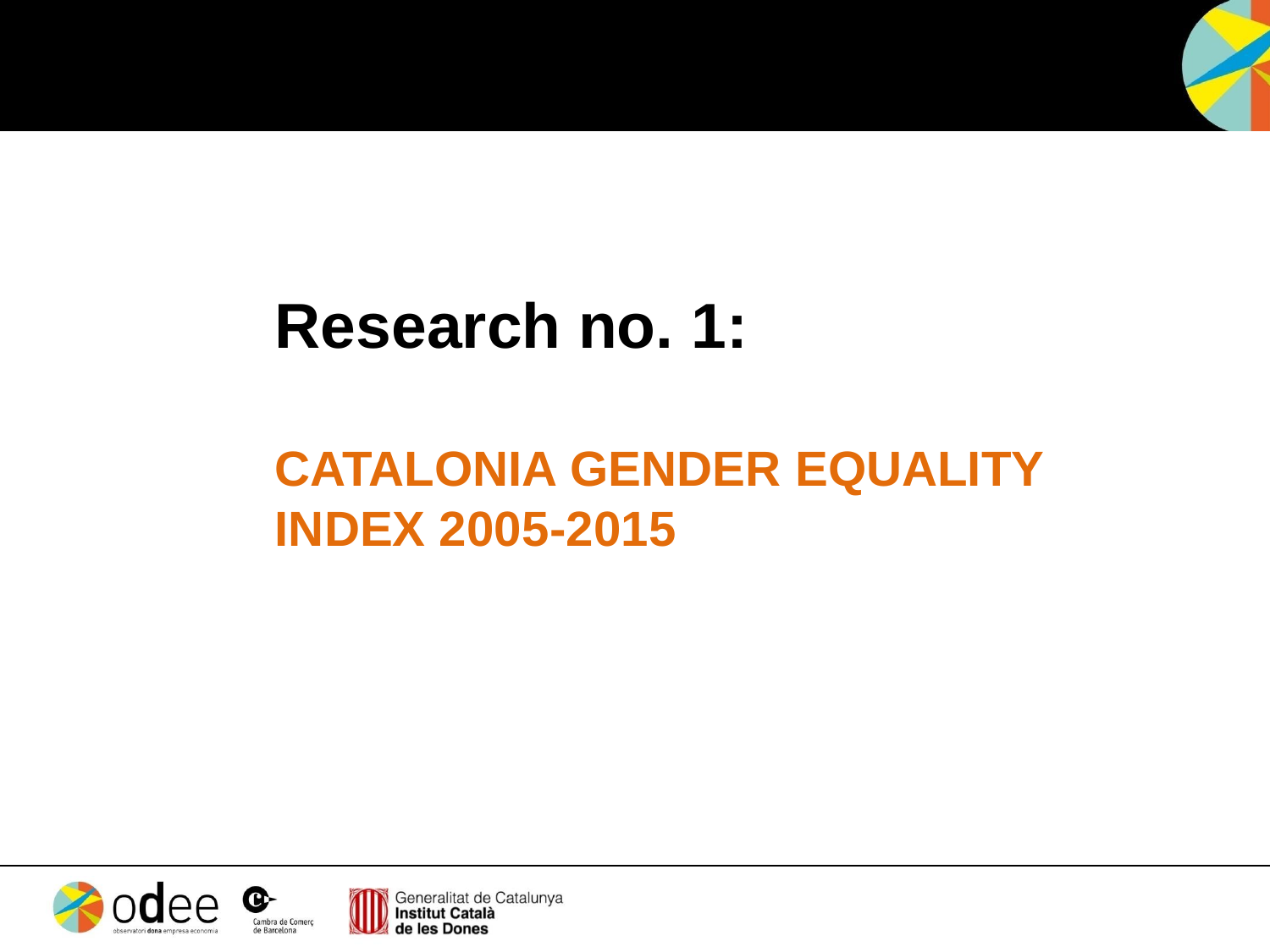### **CATALONIA GENDER EQUALITY INDEX**



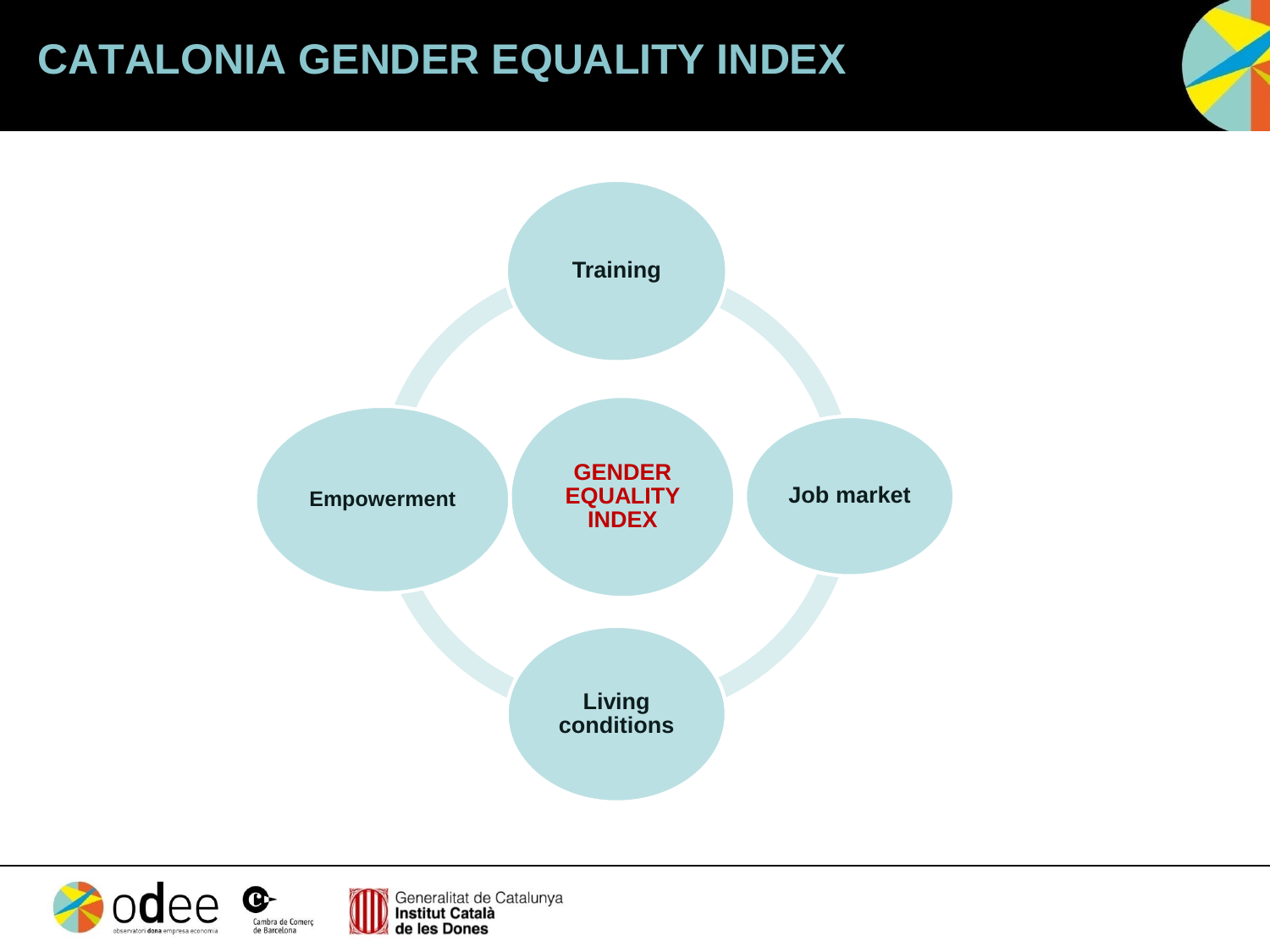### **CATALONIA GENDER EQUALITY INDICATORS. RESULTS 2015 (COMPARATIVE CHART 2005)**

|                           |                                                                    | 2015    |         |                                 | 2005                    |
|---------------------------|--------------------------------------------------------------------|---------|---------|---------------------------------|-------------------------|
|                           |                                                                    |         |         | $\mathbb{F}_{\frac{\alpha}{2}}$ | Evol.                   |
|                           | Employees with university qualification                            | 631,300 | 721,700 | 14%                             | ሳ                       |
|                           | University degrees                                                 | 18,581  | 25,453  | 37%                             | Φ                       |
|                           | Doctoral thesis                                                    | 1,139   | 1,142   | 0%                              | ⇔                       |
| EDUCATION                 | Early leavers from education and training                          | 27%     | 18%     | 34%                             | J                       |
|                           | <b>INDICATOR</b>                                                   |         |         | 0.24                            | ⇔                       |
|                           | Ocupation (thousands)                                              | 1,643   | 1,435   | $-13%$                          | 个                       |
|                           | Employees with indefinite contract (thousands)                     | 1,032   | 1,015   | $-2%$                           | ሳ                       |
|                           | Employees with full-time contract (thousands)                      | 1,527   | 1,124   | $-26%$                          | ቶ                       |
|                           | Earnings per hour (euros / hour)                                   | 17.2    | 13.9    | $-19%$                          | 个                       |
| <b>LABOUR MARKET</b>      | Director earnings per hour (euros / hour)                          | 34.5    | 30.2    | $-13%$                          | ሳ                       |
|                           | Average pension (euros)                                            | 16,296  | 11,270  | $-31%$                          | ⇔                       |
|                           | Average unemployment benefit (euros)                               | 3,952   | 3,481   | $-12%$                          | ⇔                       |
|                           | <b>INDICATOR</b>                                                   |         |         | $-0.16$                         | 个                       |
|                           | At-risk-of-poverty rate (after transfers)                          | 20.2    | 21.6    | $-7%$                           | 个                       |
| NDITIONS<br><b>LIVING</b> | In-work at-risk-of-poverty rate                                    | 10.5    | 13.1    | $-25%$                          | $\overline{\mathbf{v}}$ |
|                           | Average time dedicated to household and family (hours and minutes) | 2.02    | 3.54    | $-192%$                         | ሳ                       |
| ႙                         | <b>INDICADOR</b>                                                   |         |         | $-0.33$                         | $\overline{\mathbf{V}}$ |
|                           | <b>Politics</b>                                                    |         |         |                                 |                         |
|                           | Mayoralties                                                        | 772     | 174     | $-77%$                          | 个                       |
|                           | Elected city councilmen/women                                      | 5,880   | 3,194   | $-46%$                          | ተ                       |
|                           | <b>Parliament members</b>                                          | 83      | 52      | $-37%$                          | 个                       |
|                           | <b>Firm</b>                                                        |         |         |                                 |                         |
| <b>EMPOWERMENT</b>        | Directors and managers                                             | 104,025 | 57,675  | $-45%$                          | ⇔                       |
|                           | Scientific and intellectual technicians and professionals          | 243,800 | 313,875 | 29%                             | 个                       |
|                           | <b>Board members</b>                                               | 83%     | 17%     | $-80%$                          | 个                       |
|                           | <b>Universities</b>                                                |         |         |                                 |                         |
|                           | University chairs                                                  | 1,239   | 329     | $-73%$                          | ⇔                       |
|                           | <b>Institutions</b>                                                |         |         |                                 |                         |
|                           | Presidencies and board members                                     | 366     | 109     | $-70%$                          |                         |
|                           | <b>INDICATOR</b>                                                   |         |         | $-0.50$                         | 个                       |
|                           | <b>Gender Equality Indicator</b>                                   |         |         | $-0.19$                         |                         |

- **22 indicators classified in 4 blocs**
- **Indicators to be updated annually**
- **Evolution 2005- 2015**



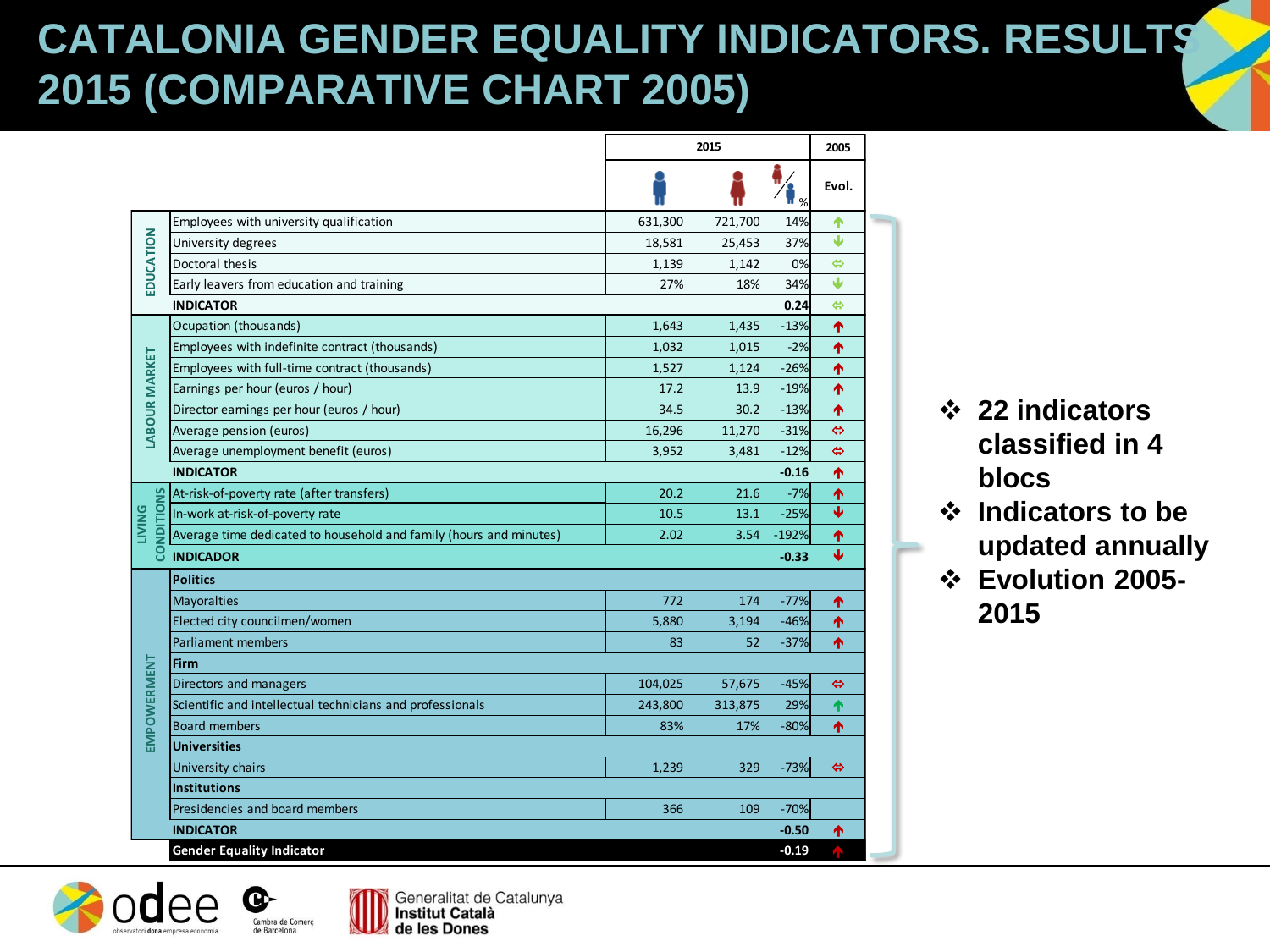# **(1) TRAINING**

|           |                                           | 2015    |         |      | 2005              |
|-----------|-------------------------------------------|---------|---------|------|-------------------|
|           |                                           |         |         | %    | Evol.             |
| EDUCATION | Employees with university qualification   | 631,300 | 721,700 | 14%  | Т                 |
|           | University degrees                        | 18,581  | 25,453  | 37%  | w                 |
|           | Doctoral thesis                           | 1,139   | 1,142   | 0%   | $\Leftrightarrow$ |
|           | Early leavers from education and training | 27%     | 18%     | 34%  | W                 |
|           | <b>INDICATOR</b>                          |         |         | 0.24 | $\Leftrightarrow$ |





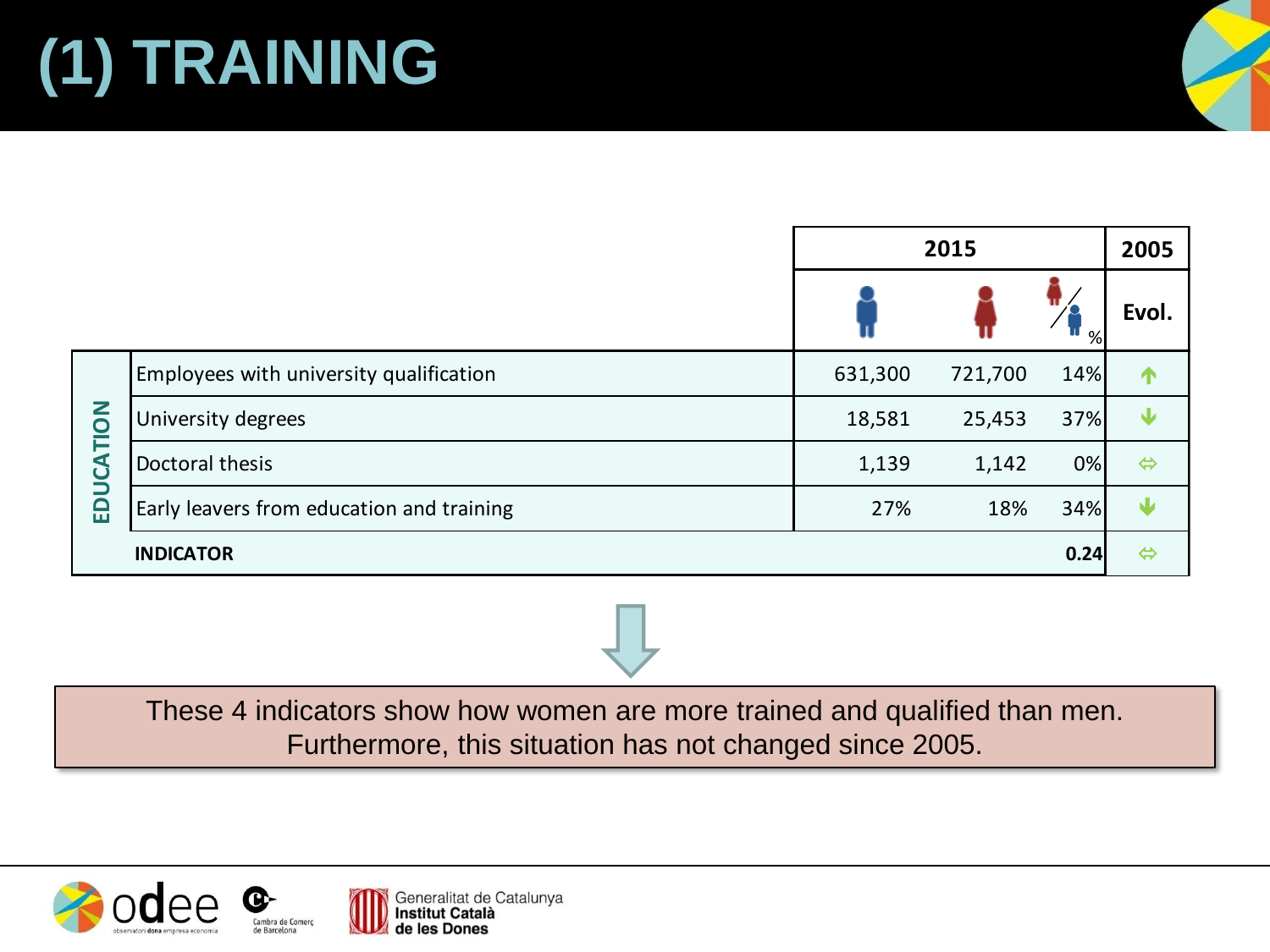# **(2) JOB MARKET**

|                               |                                                | 2015   |        |             | 2005              |
|-------------------------------|------------------------------------------------|--------|--------|-------------|-------------------|
|                               |                                                |        |        | <b>II</b> % | Evol.             |
| <b>MARKET</b><br><b>ABOUR</b> | Ocupation (thousands)                          | 1,643  | 1,435  | $-13%$      | ↑                 |
|                               | Employees with indefinite contract (thousands) | 1,032  | 1,015  | $-2%$       | ↑                 |
|                               | Employees with full-time contract (thousands)  | 1,527  | 1,124  | $-26%$      | ↑                 |
|                               | Earnings per hour (euros / hour)               | 17.2   | 13.9   | $-19%$      | ↑                 |
|                               | Director earnings per hour (euros / hour)      | 34.5   | 30.2   | $-13%$      | ↑                 |
|                               | Average pension (euros)                        | 16,296 | 11,270 | $-31%$      | $\Leftrightarrow$ |
|                               | Average unemployment benefit (euros)           | 3,952  | 3,481  | $-12%$      | $\Leftrightarrow$ |
|                               | <b>INDICATOR</b>                               |        |        | $-0.16$     | T                 |

The 7 indicators analyzed show how women suffer discrimination in the job market. We can only observe a small improvement with regards to the situation 10 years ago.



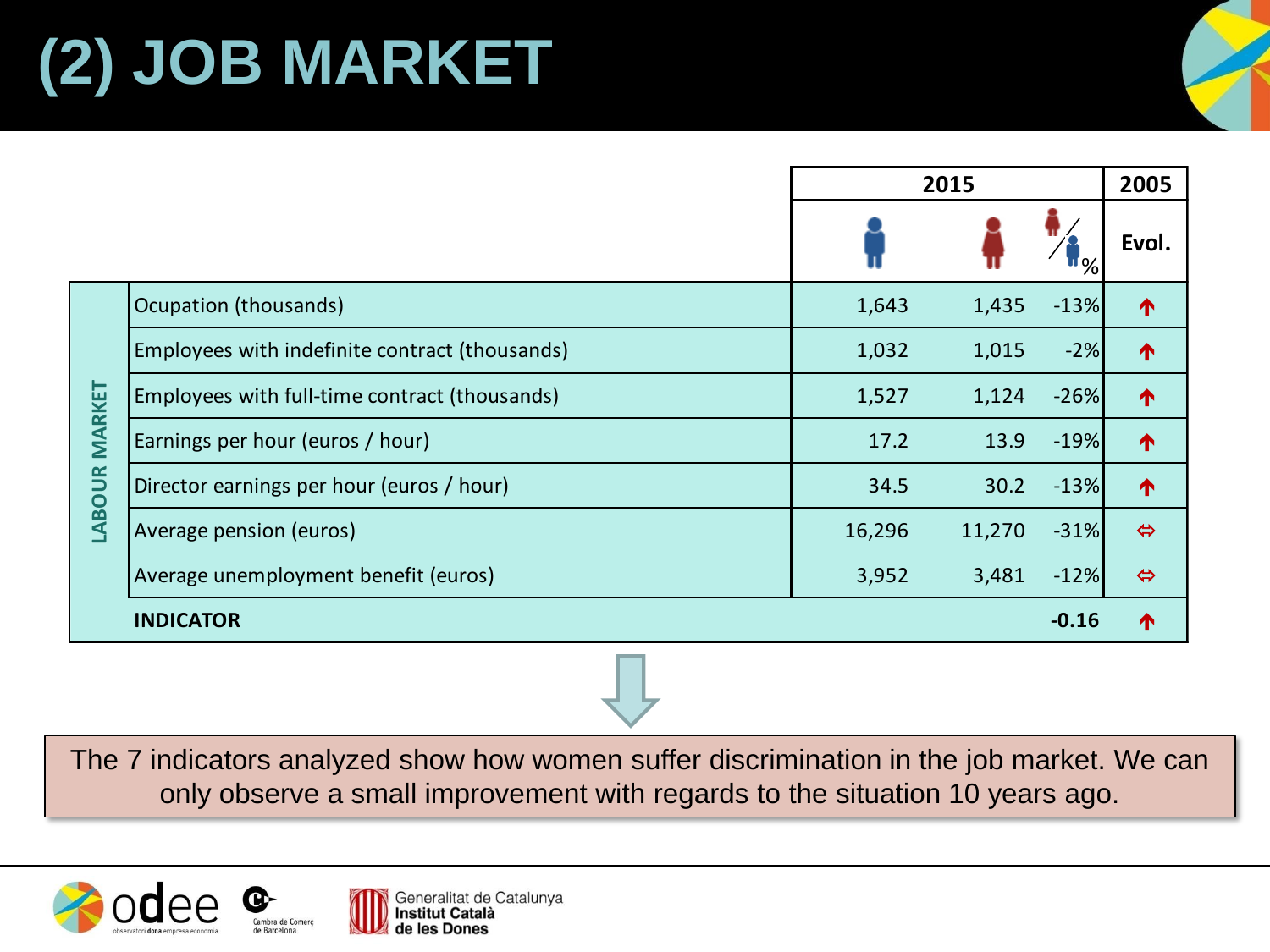|                     |                                                                    | 2015 |      |            | 2005             |
|---------------------|--------------------------------------------------------------------|------|------|------------|------------------|
|                     |                                                                    |      |      | %          | Evol.            |
| <b>PS</b><br>$\geq$ | At-risk-of-poverty rate (once transfers are made)                  | 20.2 | 21.6 | $-7%$      | T                |
|                     | In-work at-risk-of-poverty rate                                    | 10.5 | 13.1 | $-25%$     | Ψ                |
|                     | Average time dedicated to household and family (hours and minutes) | 2.02 |      | 3.54 -192% | $\blacktriangle$ |
|                     | <b>INDICATOR</b>                                                   |      |      | $-0.33$    | ъL.              |

These 3 indicators point out that women have worse living conditions than men. There is a concern about the increase in the rate of poverty risk among working women in recent years.



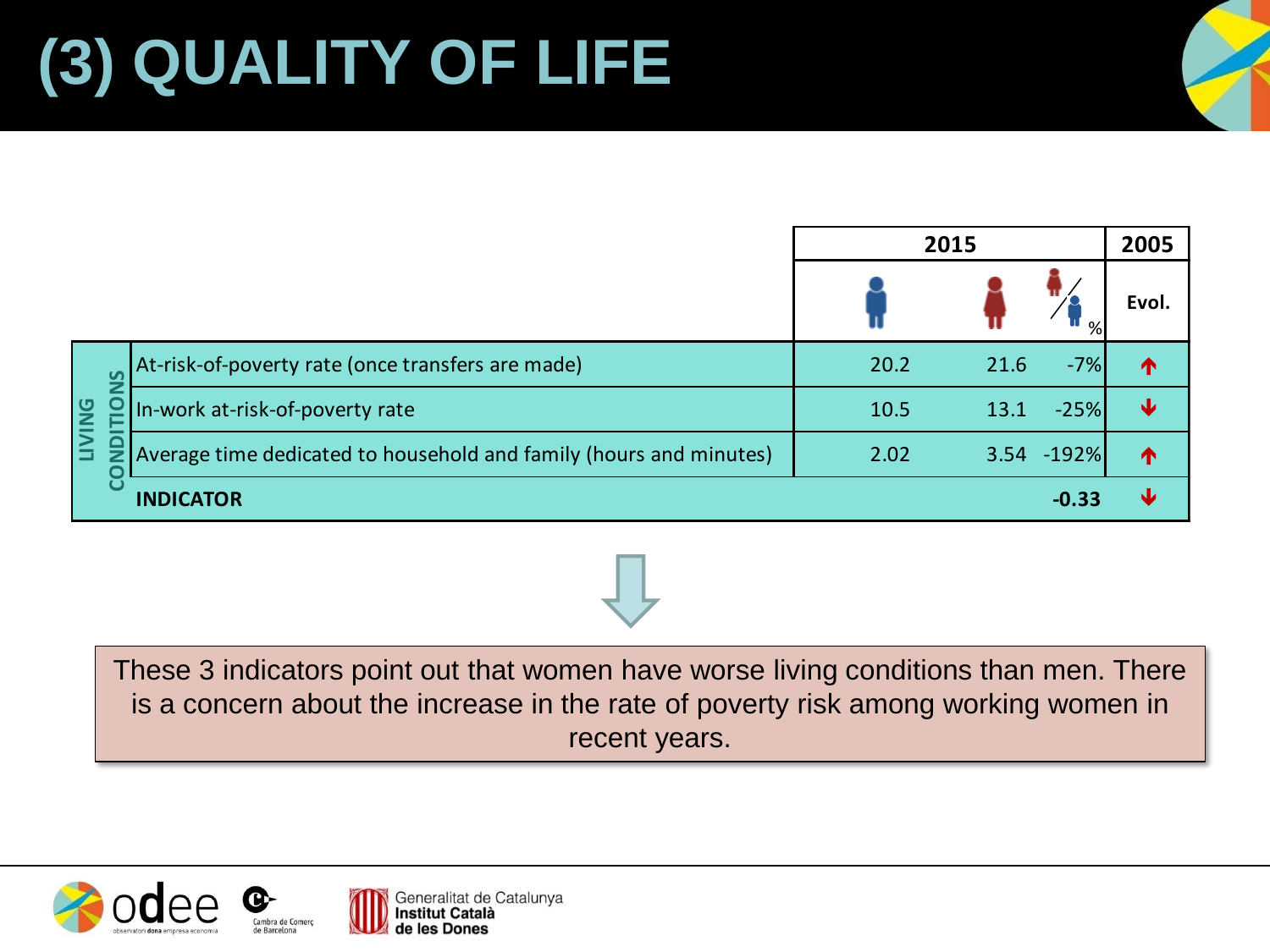## **(4) EMPOWERMENT**

|                                                                                                                                                                                                             |                                                           | 2015    |         |         | 2005              |  |
|-------------------------------------------------------------------------------------------------------------------------------------------------------------------------------------------------------------|-----------------------------------------------------------|---------|---------|---------|-------------------|--|
|                                                                                                                                                                                                             |                                                           |         |         |         | Evol.             |  |
|                                                                                                                                                                                                             | <b>Politics</b>                                           |         |         |         |                   |  |
|                                                                                                                                                                                                             | Mayoralties                                               | 772     | 174     | $-77%$  | ↑                 |  |
|                                                                                                                                                                                                             | Elected city councilmen/women                             | 5,880   | 3,194   | $-46%$  | ↑                 |  |
|                                                                                                                                                                                                             | Parliament members                                        | 83      | 52      | $-37%$  | 个                 |  |
|                                                                                                                                                                                                             | Firm                                                      |         |         |         |                   |  |
|                                                                                                                                                                                                             | Directors and managers                                    | 104,025 | 57,675  | $-45%$  | $\Leftrightarrow$ |  |
|                                                                                                                                                                                                             | Scientific and intellectual technicians and professionals | 243,800 | 313,875 | 29%     | ↑                 |  |
|                                                                                                                                                                                                             | <b>Board members</b>                                      | 83%     | 17%     | $-80%$  | ↑                 |  |
| EMPOWERMENT                                                                                                                                                                                                 | <b>Universities</b>                                       |         |         |         |                   |  |
|                                                                                                                                                                                                             | University chairs                                         | 1,239   | 329     | $-73%$  | $\Leftrightarrow$ |  |
|                                                                                                                                                                                                             | <b>Institutions</b>                                       |         |         |         |                   |  |
|                                                                                                                                                                                                             | Presidencies and board members                            | 366     | 109     | $-70%$  |                   |  |
|                                                                                                                                                                                                             | <b>INDICATOR</b>                                          |         |         | $-0.50$ | ↑                 |  |
|                                                                                                                                                                                                             |                                                           |         |         |         |                   |  |
| quality between women and men is higher in the empowerment indicator. During<br>de there has been a small improvement in the politics field and in the boards of<br>thanks to the lobbying for regulations. |                                                           |         |         |         |                   |  |

Inequality between women and men is higher in the empowerment indicator. During the last decade there has been a small improvement in the politics field and in the boards of directors



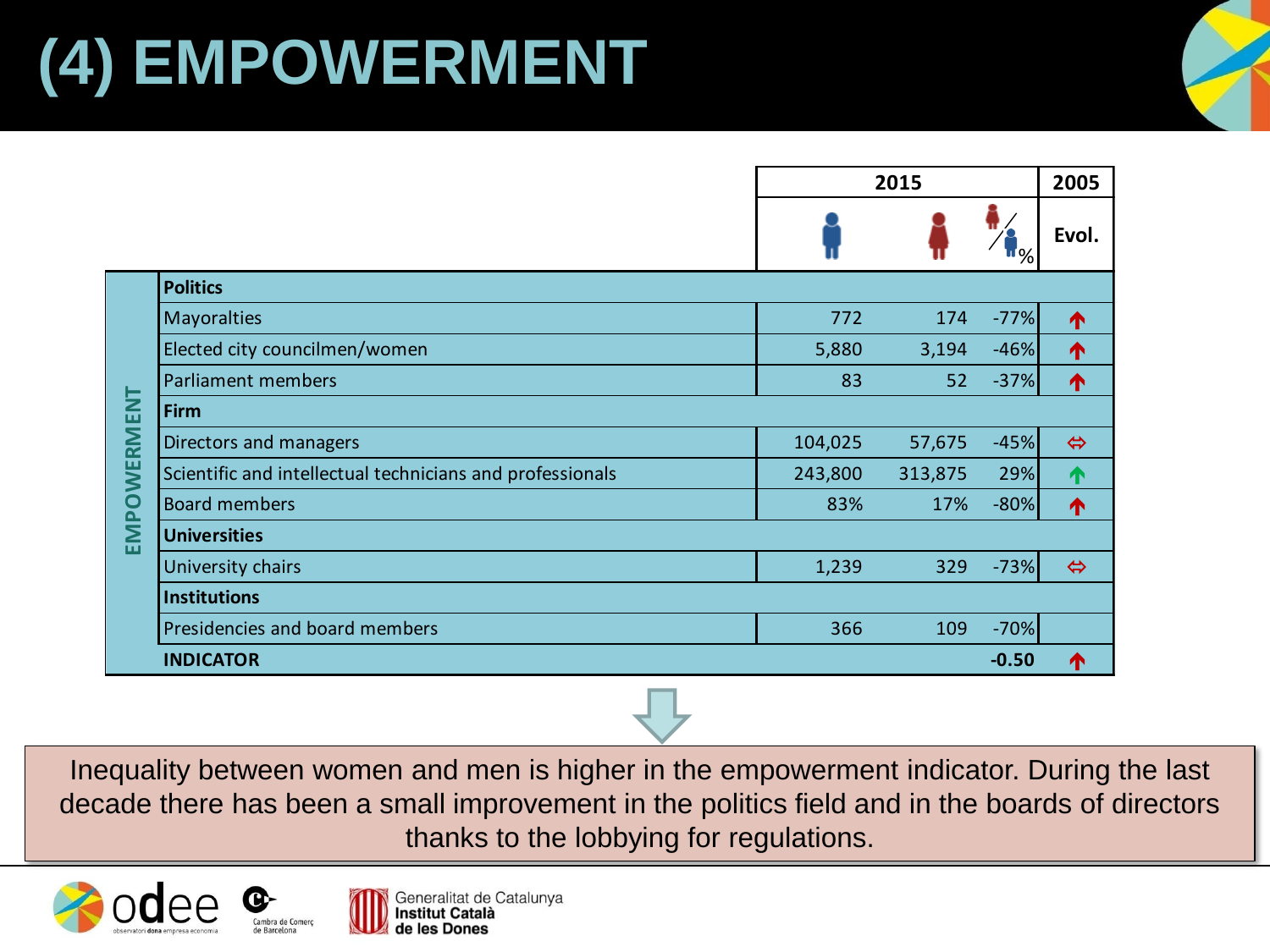## **CATALONIA GENDER EQUALITY INDICATOR. RESULTS 2015 ( COMPARATIVE CHART 2005)**



#### **CONCLUSIONS:**

- **1. There has been little progress** in reducing inequalities in the job market;
- **2. There has been a regression** of the women's quality of life (new female poverty);
- **3. There has been a small improvement in** women's participation in politics and boards of directors. Women are still very much **underrepresented** in the spheres of power of companies, universities, and institutions.

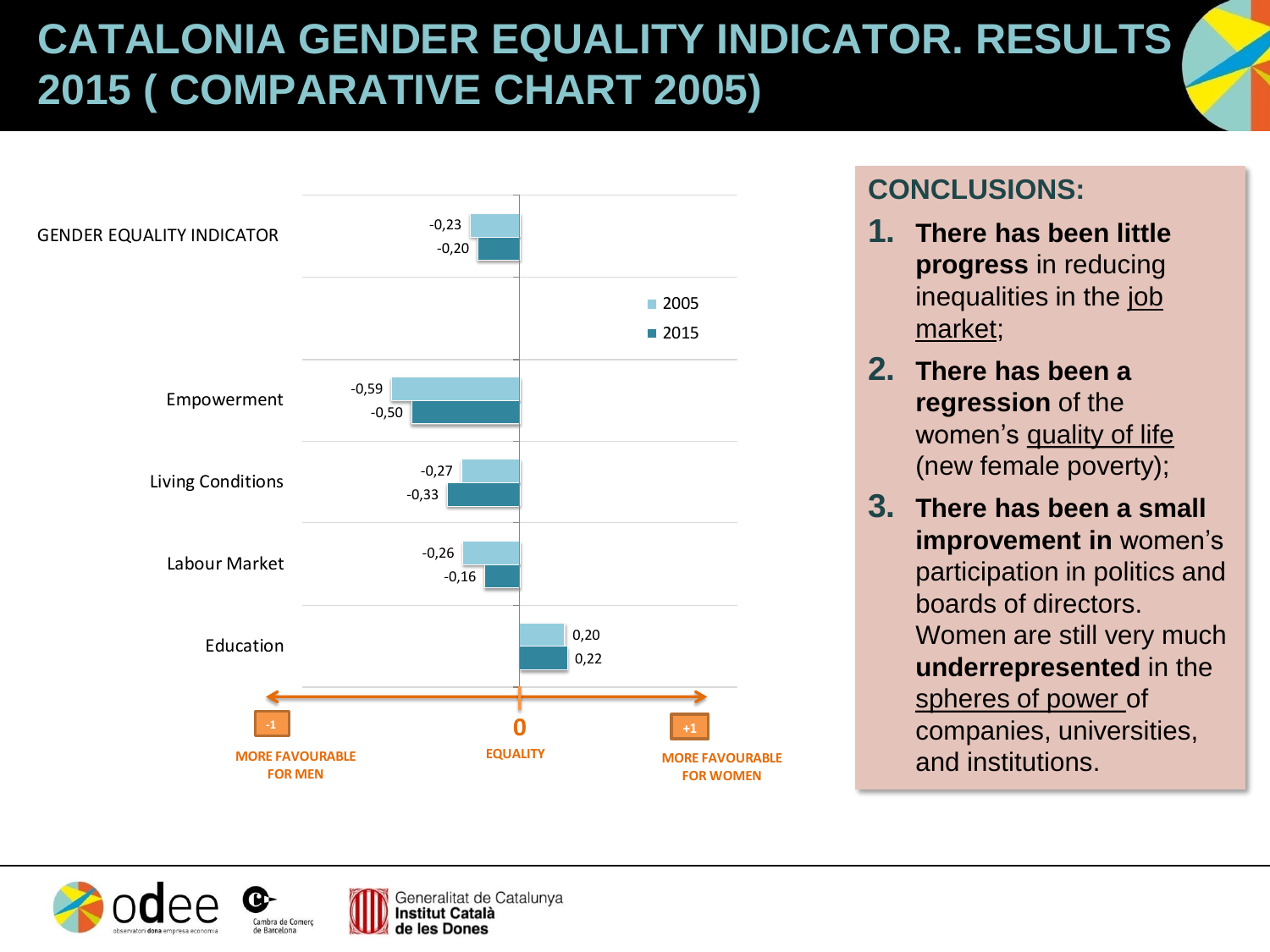

## **QUANTIFYING THE ECONOMIC TERMS OF UNPAID DOMESTIC AND CARING WORK IN CATALONIA**



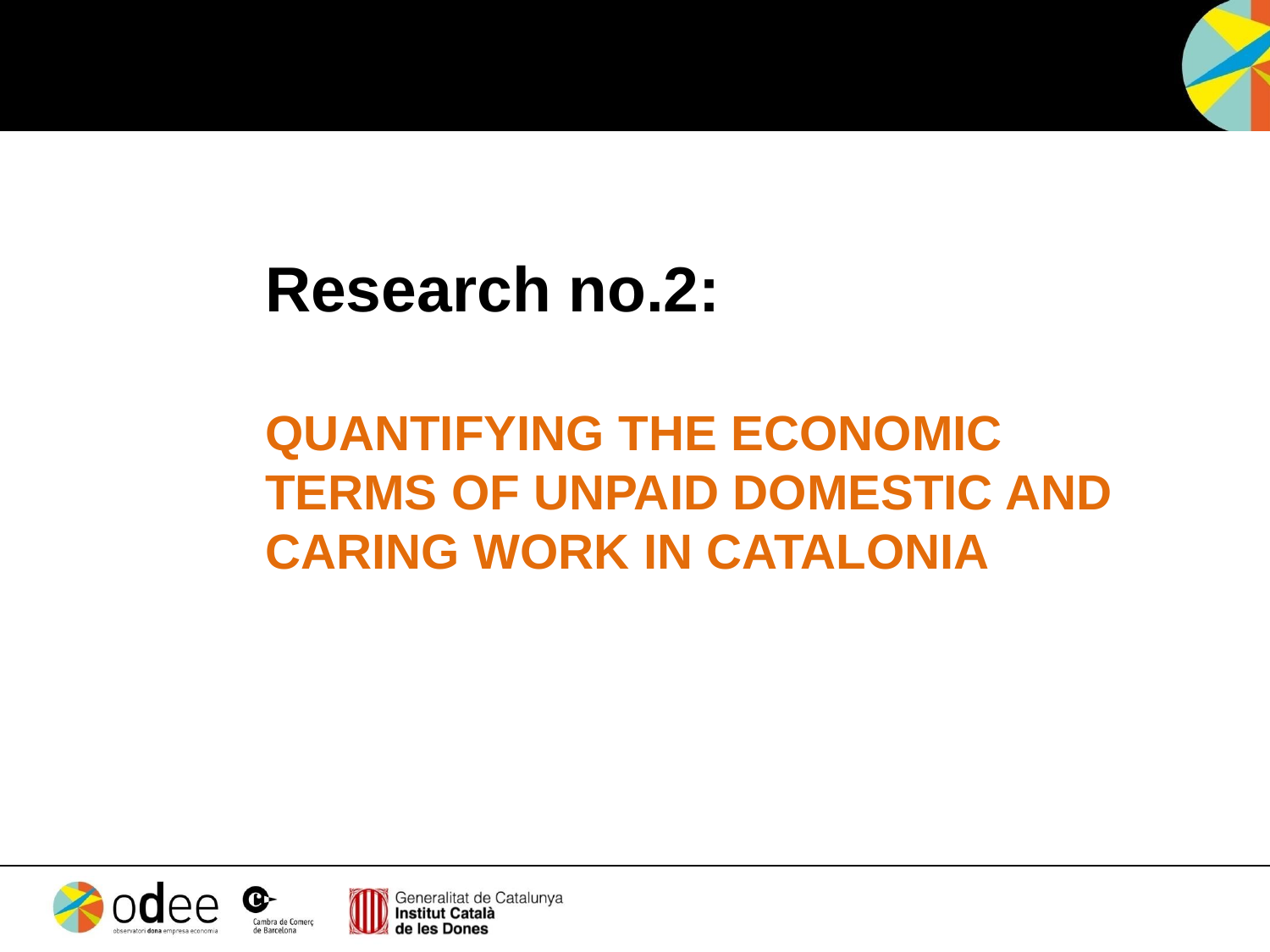- 1. To quantify the domestic work's value and calculate its impact on the GDP taking it into account when implementing social and economic policies.
- 2. To calculate the economic cost for women of the unequal distribution of domestic tasks.



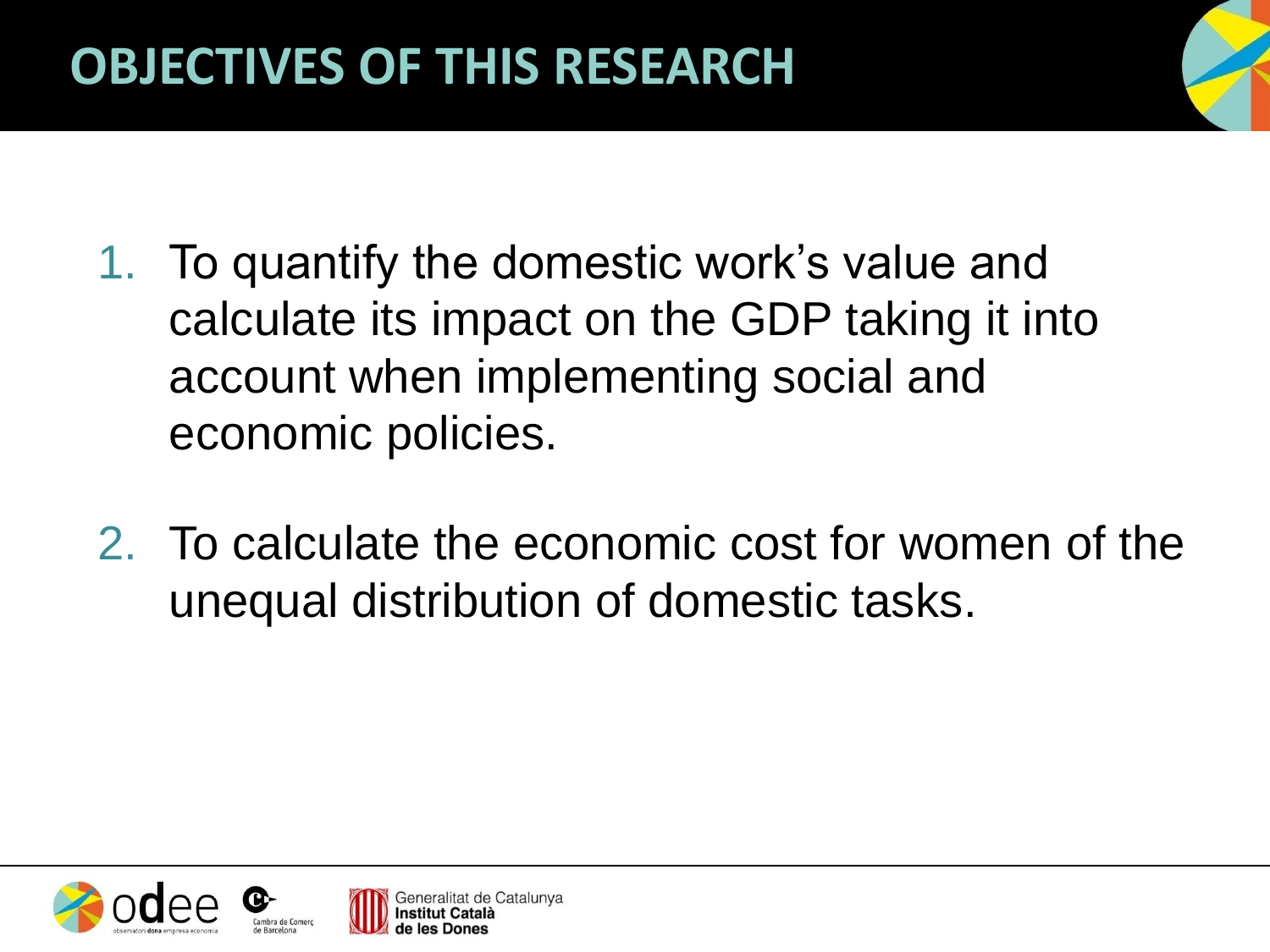## **PLANNING OF WORK**





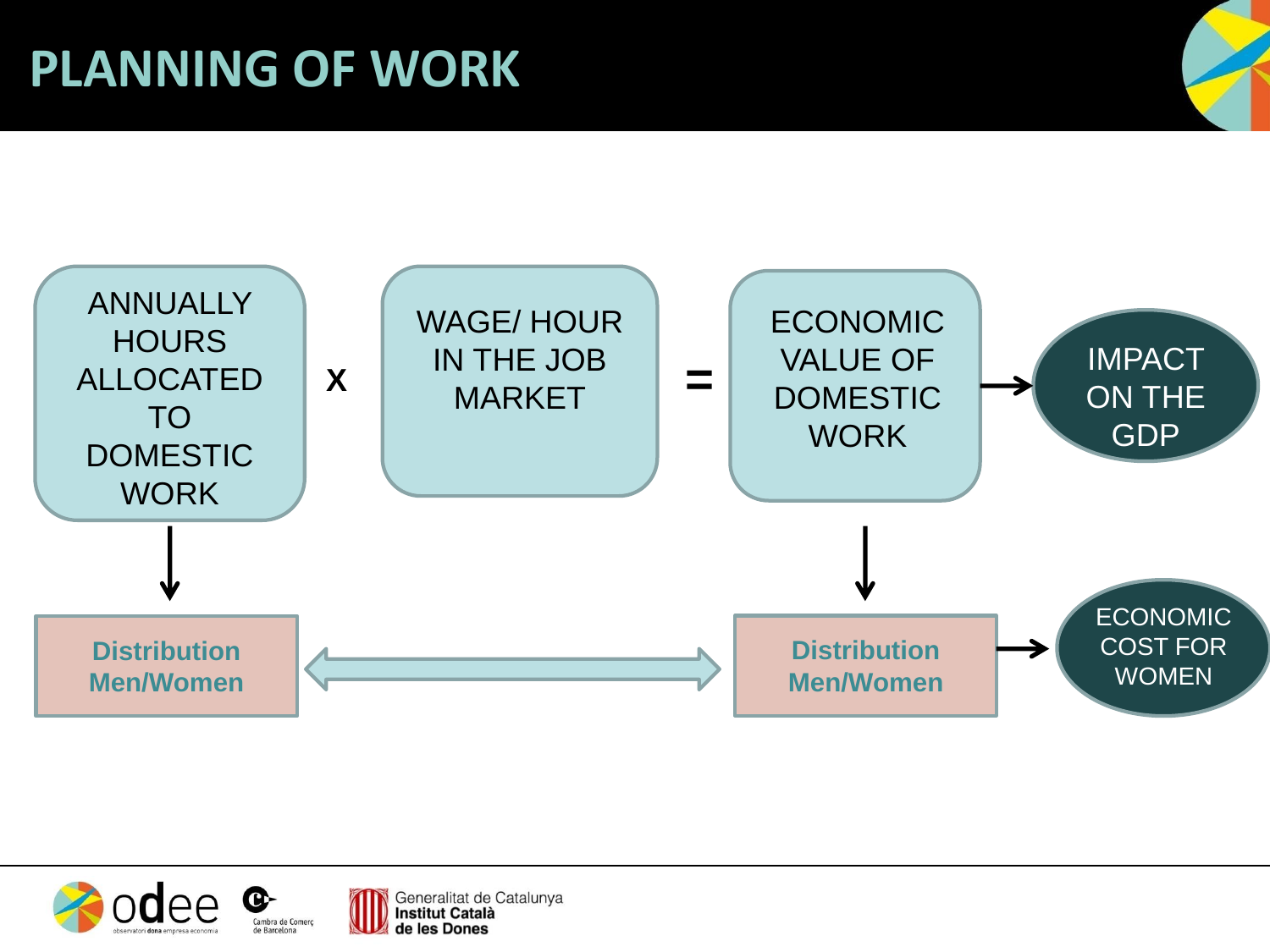**Time allocated to work activities by population (16 years old and older) 2011**



- Women spend an average of two hours a day on household and family chores. On the other hand, women spend one less hour than men on paid work.
- 

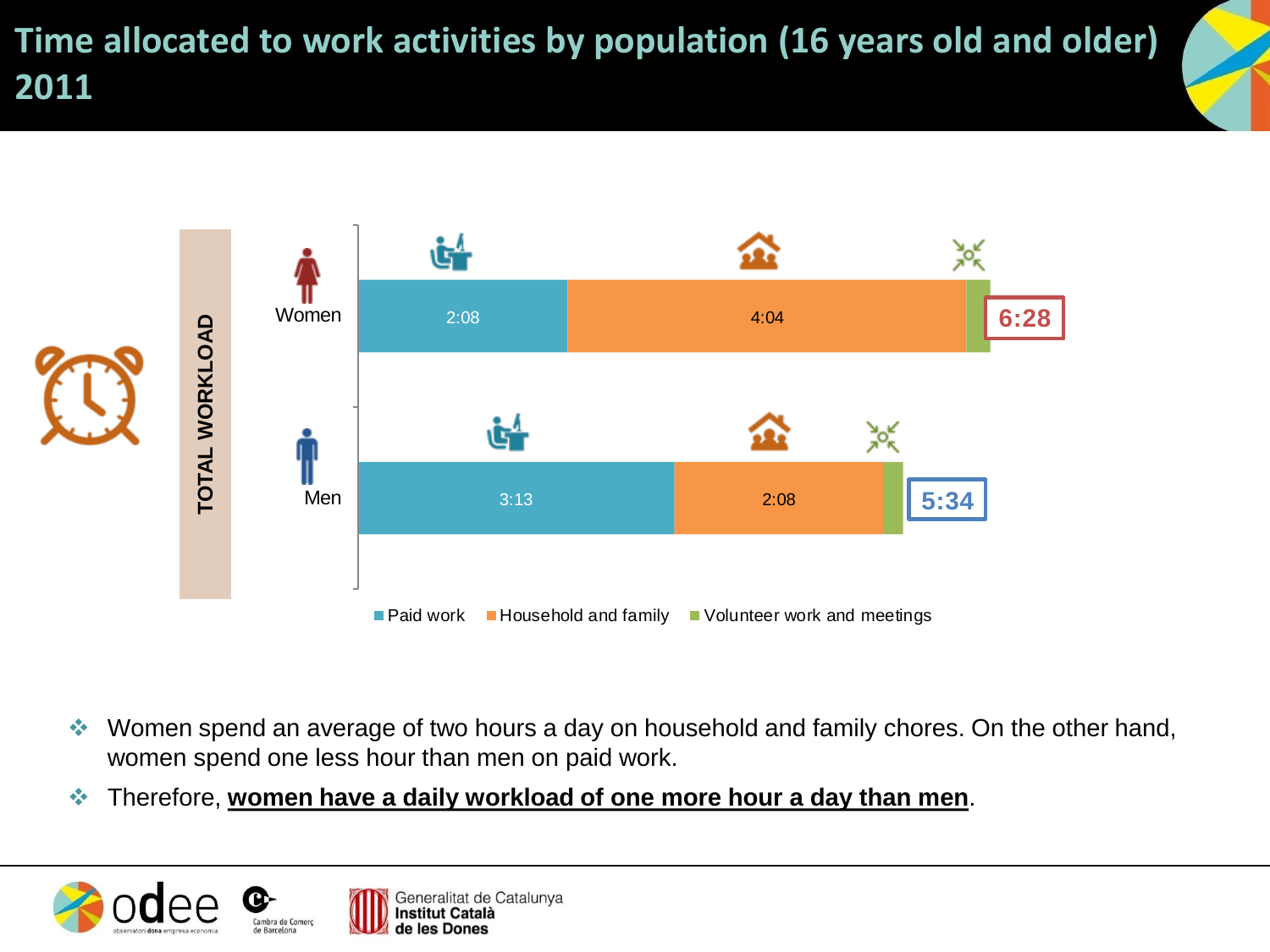#### **ECONOMIC VALUE OF UNPAID DOMESTIC WORK**



- The economic value of unpaid work by households in Catalonia was of €49,957 million in 2015.
- Women account for 67% of domestic work (33,345 million euros), compared to only 33% for men (16,612 million euros). That is, men contribute half as much as women in domestic work and economically valued care.

 If we consider the total workload, the contribution of men and women is practically equal (51% men and 49% women): **the economic contribution that women make is the same as that of men, but it is not equally socially recognized nor economically.**



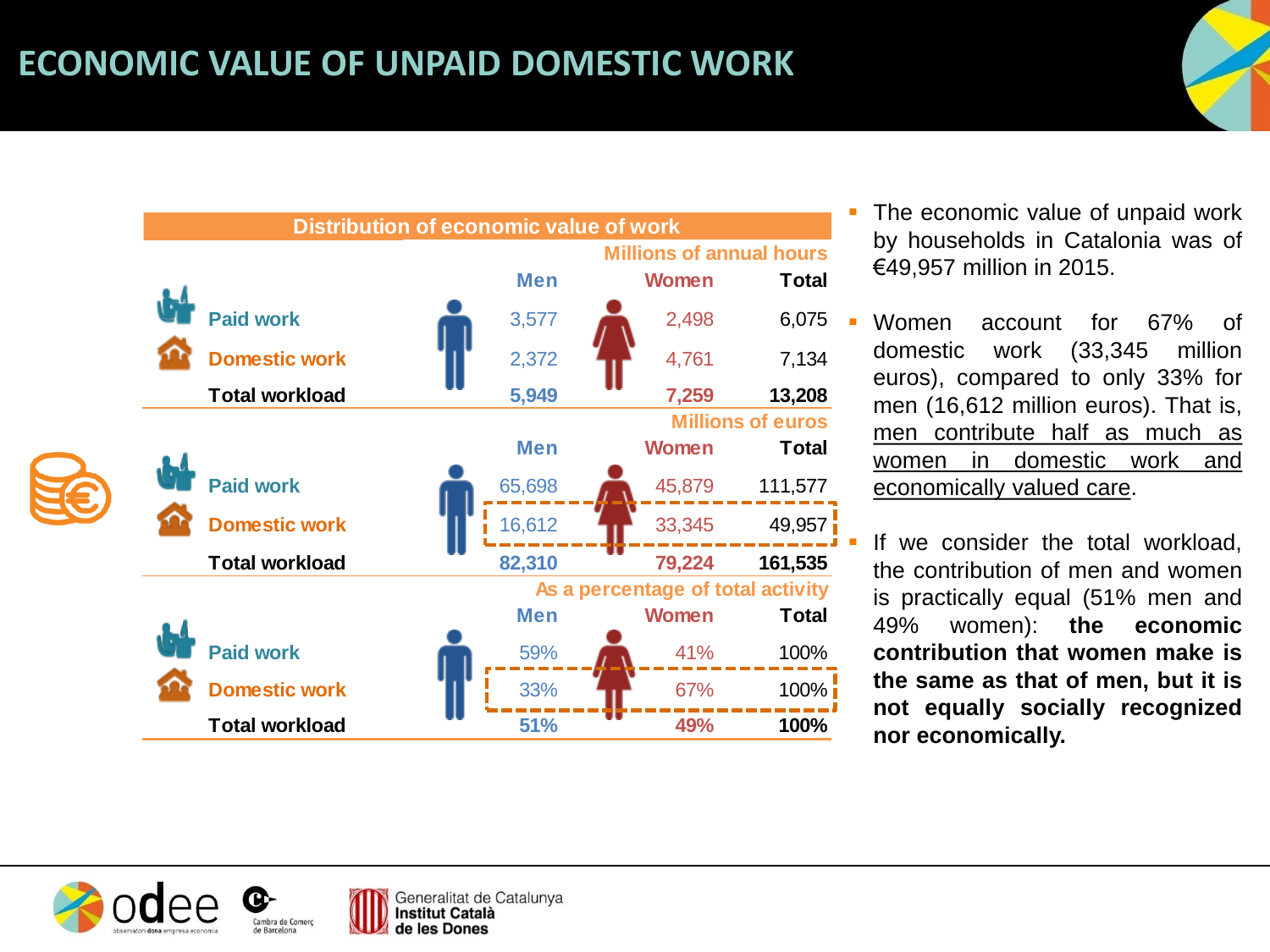#### **"Increased" GDP with domestic and caring work:**



If we consider household chores in Catalonia's GDP, it would increase from 214,927 million euros to 265,248 million euros in 2015, that is, an increase by 50,321 million euros, which means an **increase of 23.4%.**

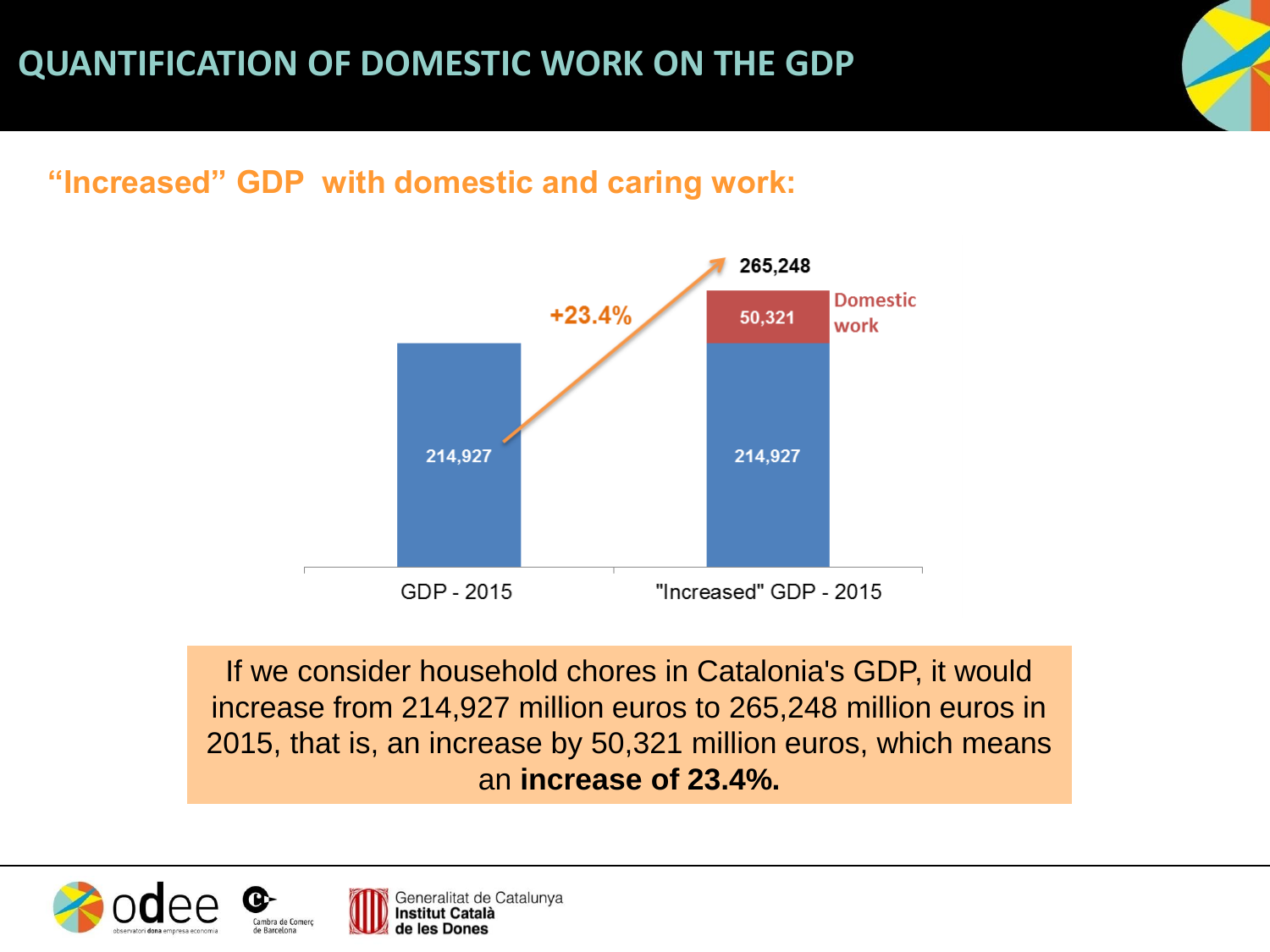### **ECONOMIC IMPACT ON WOMEN OF INEQUAL DISTRIBUTION OF UNPAID HOUSEHOLD CHORES**

### **Scenario of equitable distribution of paid and unpaid work:**



- In a scenario in which household chores were distributed equally, women would allocate 32 more minutes a day to paid work and 1 hour less to unpaid domestic work.
- The total workload would be identical between men and women: 5 hours and 46 minutes daily. Women would stop having an one more hour of workload a day than that of men.

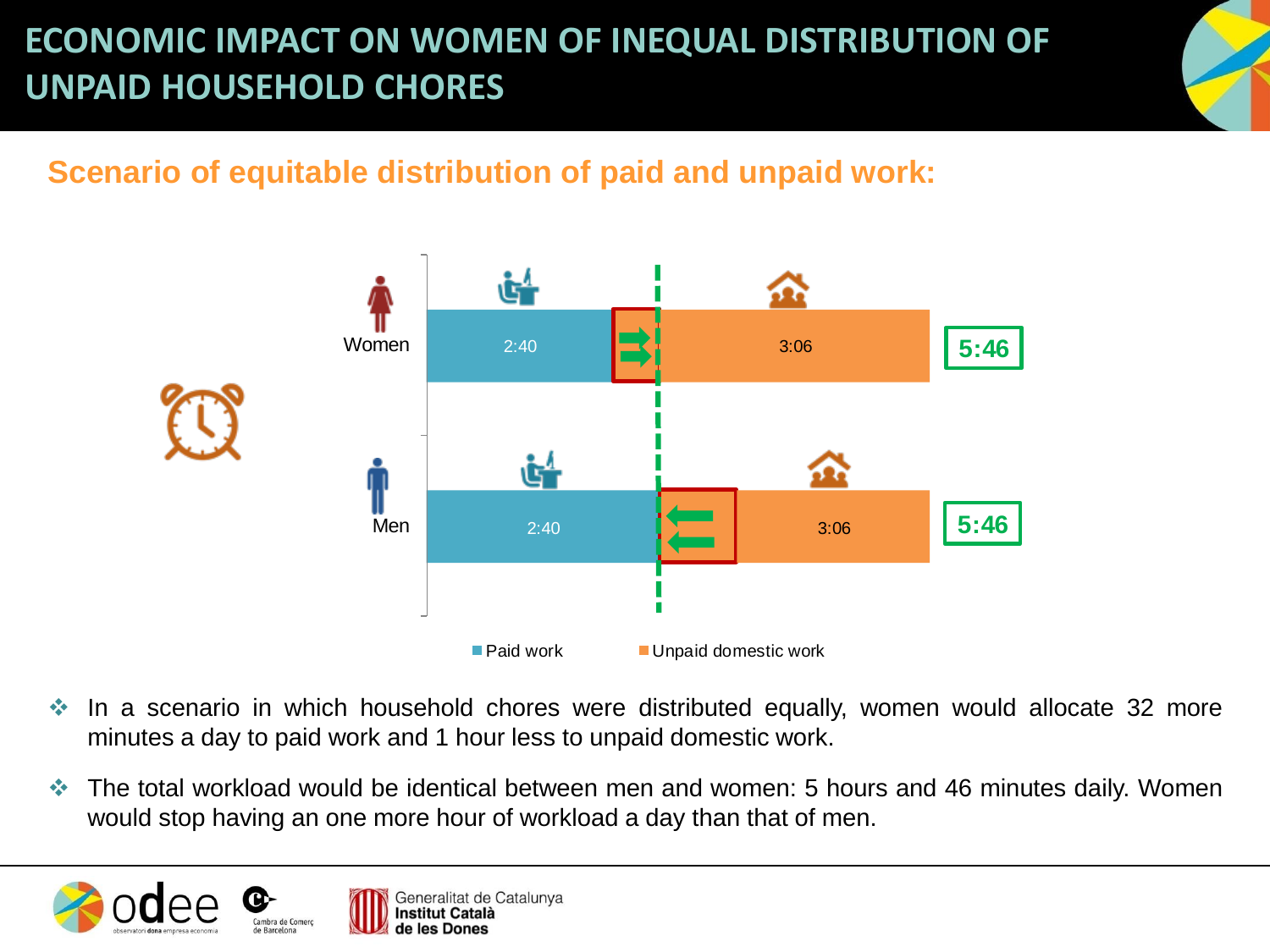### **ECONOMIC IMPACT ON WOMEN DUE TO AN UNEQUAL HOUSEHOLD DISTRIBUTION OF UNPAID DOMESTIC WORK**

#### **Scenario of equitable distribution of paid and unpaid work:**



- With an equal distribution of domestic work, women could obtain an increase of 25% in their gross income for the paid work.
- The unequal distribution of domestic work costs each Catalan woman 2,759 euros per year.